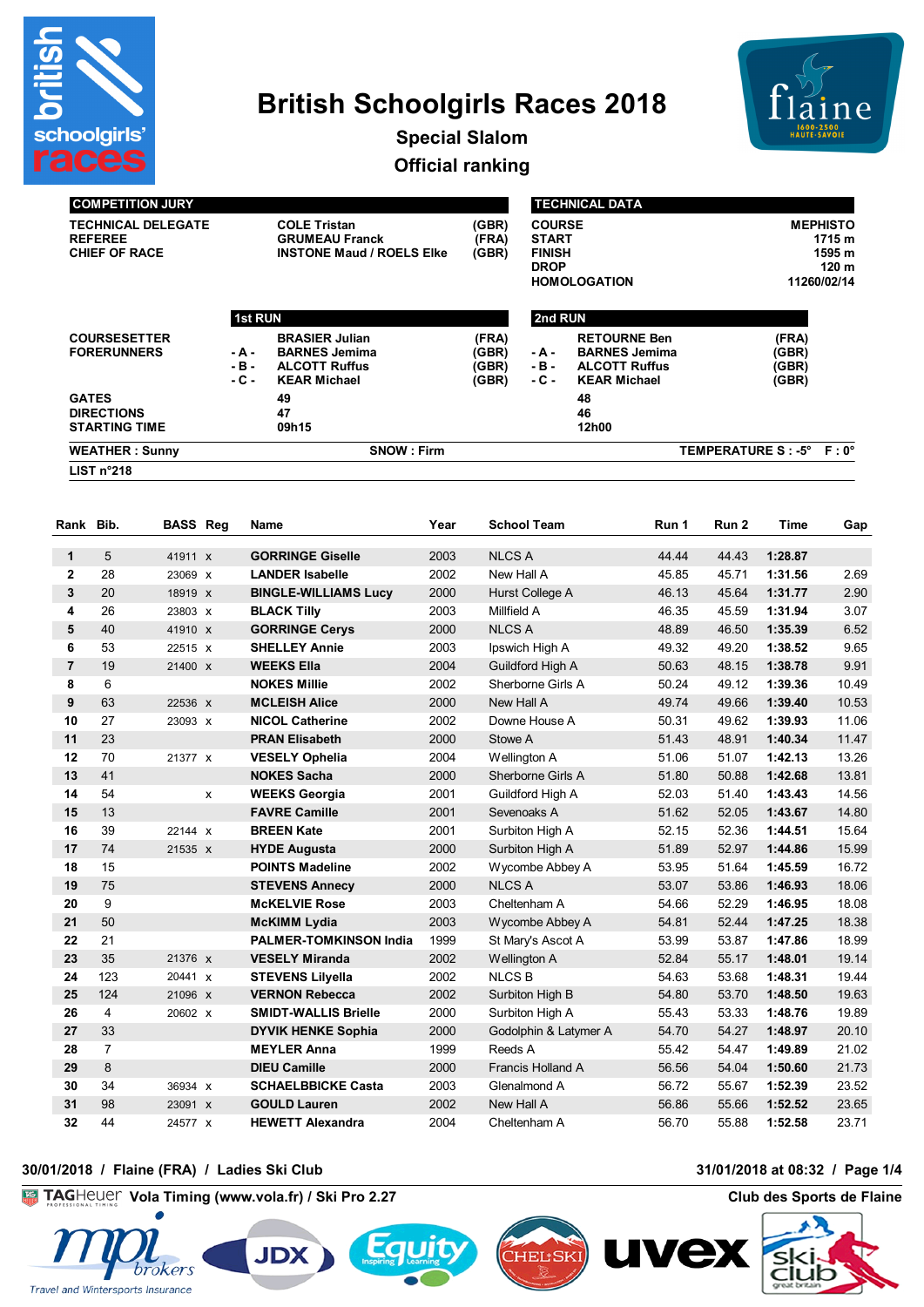# **British Schoolgirls Races 2018 Special Slalom Official ranking**

| Rank     | Bib.           | <b>BASS Reg</b> |   | Name                                              | Year         | <b>School Team</b>                         | Run 1              | Run 2              | <b>Time</b>        | Gap            |
|----------|----------------|-----------------|---|---------------------------------------------------|--------------|--------------------------------------------|--------------------|--------------------|--------------------|----------------|
|          |                |                 |   |                                                   |              |                                            |                    |                    |                    |                |
| 33<br>34 | 61<br>89       | 23079 x         |   | <b>DAVENPORT Bonnie</b>                           | 2003<br>2005 | Millfield A                                | 1:03.64            | 49.01<br>56.42     | 1:52.65<br>1:53.34 | 23.78<br>24.47 |
|          |                | 22330 X         |   | <b>HART Katherine</b>                             |              | Guildford High A                           | 56.92              |                    |                    |                |
| 35       | 29             |                 |   | <b>COLE Mia</b>                                   | 1999         | <b>Richmond School A</b>                   | 56.91              | 56.49              | 1:53.40            | 24.53          |
| 36       | 24             |                 | x | <b>GRANT Isabelle</b>                             | 2003         | St Swithuns A                              | 57.11              | 57.28              | 1:54.39            | 25.52          |
| 37       | 143            | 20789 X         |   | <b>HINTON Georgina</b>                            | 2001         | Surbiton High B                            | 57.96              | 56.45              | 1:54.41            | 25.54          |
| 38       | 79             |                 |   | <b>VON TORKLUS Sophie</b>                         | 2000         | Cheltenham A                               | 58.77              | 57.43              | 1:56.20            | 27.33          |
| 39       | 111            |                 |   | <b>HALESTRAP Tate</b>                             | 2005         | Downe House B                              | 58.59              | 58.04              | 1:56.63            | 27.76          |
| 40       | 103            |                 | x | <b>CORRIGAN Caroline</b>                          | 2002         | Godolphin & Latymer A                      | 58.74              | 59.66              | 1:58.40            | 29.53          |
| 41       | 91             |                 |   | <b>HENDERSON Cordelia</b>                         | 2001         | St Mary's Ascot A                          | 1:00.40            | 58.66              | 1:59.06            | 30.19          |
| 42       | 68             |                 |   | <b>COLEGRAVE Georgia</b>                          | 2002         | Godolphin & Latymer A                      | 1:00.49            | 59.38              | 1:59.87            | 31.00          |
| 43       | 71             |                 | X | <b>HANFORD Juliette</b>                           | 2004         | Latymer Upper A                            | 1:01.50            | 58.59              | 2:00.09            | 31.22          |
| 44       | 90             |                 |   | <b>KINGDOM-JONES Jemima</b>                       | 2002         | Hurst College A                            | 1:01.43            | 59.75              | 2:01.18            | 32.31          |
| 45       | 11             | 22825 X         |   | <b>BARTLETT Honor</b>                             | 2005         | Woodbridge A                               | 49.79              | 1:12.02            | 2:01.81            | 32.94          |
| 46       | 73             |                 |   | <b>REEVES Georgie</b>                             | 2003         | Moreton Hall A                             | 1:00.73            | 1:01.38            | 2:02.11            | 33.24          |
| 47       | 116            |                 |   | <b>GATHY Margaux</b>                              | 2001         | Wellington B                               | 1:00.83            | 1:01.64            | 2:02.47            | 33.60          |
| 48       | 48             |                 |   | <b>GUEORGUIEVA Lara</b>                           | 2000         | Sevenoaks A                                | 59.77              | 1:02.94            | 2:02.71            | 33.84          |
| 49       | 162            |                 | X | <b>RENDELL Callie</b>                             | 2000         | Surbiton High B                            | 1:02.42            | 1:00.36            | 2:02.78            | 33.91          |
| 50       | 105            | 23626 X         |   | <b>BRYER Lucy</b>                                 | 2004         | Wellington A                               | 1:01.18            | 1:01.86            | 2:03.04            | 34.17          |
| 50       | 96             | 24187 x         |   | <b>HOSKINGS EIIa</b>                              | 2000         | Millfield A                                | 1:01.98            | 1:01.06            | 2:03.04            | 34.17          |
| 52       | $\overline{2}$ |                 |   | <b>HOGBIN Annabel</b>                             | 2002         | Burgess Hill A                             | 1:03.03            | 1:01.83            | 2:04.86            | 35.99          |
| 53       | 62             |                 |   | <b>HALESTRAP Storm</b>                            | 2001         | Downe House A                              | 1:07.12            | 57.88              | 2:05.00            | 36.13          |
| 54<br>55 | 142<br>58      |                 | X | <b>MALUGIN Anastasia</b>                          | 2003<br>2004 | <b>NLCSB</b>                               | 56.86              | 1:08.74            | 2:05.60            | 36.73          |
|          |                |                 |   | <b>WRIGHT Sofia</b>                               |              | Stowe A                                    | 1:04.24            | 1:01.39            | 2:05.63            | 36.76          |
| 56       | 128<br>121     |                 |   | <b>FILATOVA Sonya</b>                             | 2004         | Cheltenham B                               | 1:04.11            | 1:01.59            | 2:05.70            | 36.83          |
| 57       |                |                 |   | <b>McCULLAGH Skye</b>                             | 2000         | Wycombe Abbey B                            | 1:03.87            | 1:01.88            | 2:05.75            | 36.88          |
| 58<br>59 | 83<br>101      |                 |   | VON BOETTICHER Margaretha                         | 2000         | Sevenoaks A                                | 1:04.11            | 1:01.81            | 2:05.92            | 37.05          |
| 60       | 140            |                 |   | <b>IVERSEN Isabella</b><br><b>CLOWES Isabella</b> | 2001<br>2001 | St Mary's Calne A                          | 1:03.70            | 1:02.55            | 2:06.25<br>2:06.28 | 37.38<br>37.41 |
| 61       | 14             |                 |   |                                                   |              | Wycombe Abbey B                            | 1:04.57            | 1:01.71            |                    |                |
| 62       | 155            |                 |   | <b>NICOLOSI Gaia</b>                              | 2001<br>2001 | City of London Girls A<br>Guildford High B | 1:04.46<br>1:04.69 | 1:01.94<br>1:01.75 | 2:06.40<br>2:06.44 | 37.53<br>37.57 |
| 63       | 76             |                 | X | <b>LUPTON Freya</b><br><b>MINCHIN Sophie</b>      | 2003         | Sherborne Girls A                          | 1:03.16            | 1:03.44            | 2:06.60            | 37.73          |
| 64       | 130            |                 |   | <b>GLOVER Emily</b>                               | 2003         | Downe House B                              | 1:03.25            | 1:03.39            | 2:06.64            | 37.77          |
| 65       | 25             | 21741 X         |   | <b>BEINHOCKER Anna</b>                            | 2004         | South Hampstead High A                     | 1:04.45            | 1:02.32            | 2:06.77            | 37.90          |
| 66       | 136            |                 |   | <b>HOSKING Olivia</b>                             | 2003         | Guildford High B                           | 1:05.26            | 1:02.36            | 2:07.62            | 38.75          |
| 67       | 86             |                 |   | <b>BEDFORD Ella</b>                               | 2001         | Benenden A                                 | 1:04.95            | 1:04.70            | 2:09.65            | 40.78          |
| 68       | $\mathbf{1}$   |                 |   | <b>LUCENET Ruby</b>                               | 2004         | Latymer Upper A                            | 1:04.80            | 1:04.89            | 2:09.69            | 40.82          |
| 69       | 49             |                 |   | <b>COLTHORPE Emma</b>                             | 2001         | City of London Girls A                     | 1:05.74            | 1:04.18            | 2:09.92            | 41.05          |
| 70       | 125            |                 |   | <b>FIORE Ilaria</b>                               | 2003         | St Mary's Ascot B                          | 1:04.39            | 1:05.72            | 2:10.11            | 41.24          |
| 71       | 17             |                 |   | <b>ROSS Sophie</b>                                | 2001         | St Georges Ascot A                         | 1:06.51            | 1:03.73            | 2:10.24            | 41.37          |
| 72       | 31             |                 |   | <b>McLINTOCK Georgie</b>                          | 2000         | St Mary's Calne A                          | 57.71              | 1:12.78            | 2:10.49            | 41.62          |
| 73       | 30             |                 |   | <b>BENZ Anna</b>                                  | 2001         | Wimbledon High A                           | 1:05.75            | 1:05.14            | 2:10.89            | 42.02          |
| 74       | 159            |                 |   | <b>BAROUDEL Felicite</b>                          | 2004         | Wycombe Abbey B                            | 1:06.57            | 1:04.50            | 2:11.07            | 42.20          |
| 75       | 161            |                 |   | <b>DAFFY Schuyler</b>                             | 2004         | <b>NLCSB</b>                               | 1:05.59            | 1:05.69            | 2:11.28            | 42.41          |
| 76       | 77             |                 | X | <b>FRYERS Charlotte</b>                           | 1999         | Reeds A                                    | 1:05.93            | 1:05.48            | 2:11.41            | 42.54          |
| 77       | 51             |                 |   | <b>VAN PELT JB</b>                                | 2002         | Benenden A                                 | 1:04.69            | 1:06.90            | 2:11.59            | 42.72          |
| 78       | 141            |                 |   | <b>FENTON Ella</b>                                | 2001         | St Mary's Calne B                          | 1:07.18            | 1:05.42            | 2:12.60            | 43.73          |
| 79       | 60             |                 |   | <b>TYDEMAN Noa</b>                                | 2002         | South Hampstead High A                     | 1:07.15            | 1:06.04            | 2:13.19            | 44.32          |
| 80       | 149            |                 |   | <b>MCDOUGALL Tilly</b>                            | 2003         | Downe House B                              | 1:07.56            | 1:06.60            | 2:14.16            | 45.29          |
| 81       | 22             |                 |   | <b>TROMANS Alex</b>                               | 2001         | Heathfield A                               | 1:07.11            | 1:07.73            | 2:14.84            | 45.97          |
| 82       | 97             |                 |   | <b>BLACK Clementine</b>                           | 2003         | Downe House A                              | 57.87              | 1:17.13            | 2:15.00            | 46.13          |
| 83       | 64             |                 |   | <b>BUSHELL Isobel</b>                             | 2001         | Richmond School A                          | 1:07.22            | 1:08.18            | 2:15.40            | 46.53          |
| 84       | 42             |                 |   | <b>OHAYON Molly</b>                               | 2000         | Reeds A                                    | 1:07.74            | 1:07.72            | 2:15.46            | 46.59          |
| 85       | 67             |                 |   | <b>CARTER Saskia</b>                              | 2002         | <b>Tudor Hall A</b>                        | 1:08.30            | 1:07.58            | 2:15.88            | 47.01          |
| 86       | 100            |                 |   | <b>BENTON Sophia</b>                              | 2001         | Wimbledon High A                           | 1:09.78            | 1:07.83            | 2:17.61            | 48.74          |
| 87       | 43             |                 |   | <b>BOEHM Annabel</b>                              | 2000         | Francis Holland A                          | 1:08.97            | 1:08.66            | 2:17.63            | 48.76          |
| 88       | 109            |                 |   | <b>COLUCCI Luisa</b>                              | 2005         | Cheltenham B                               | 1:09.04            | 1:08.70            | 2:17.74            | 48.87          |
|          |                |                 |   |                                                   |              |                                            |                    |                    |                    |                |

#### **30/01/2018 / Flaine (FRA) / Ladies Ski Club 31/01/2018 at 08:32 / Page 2/4**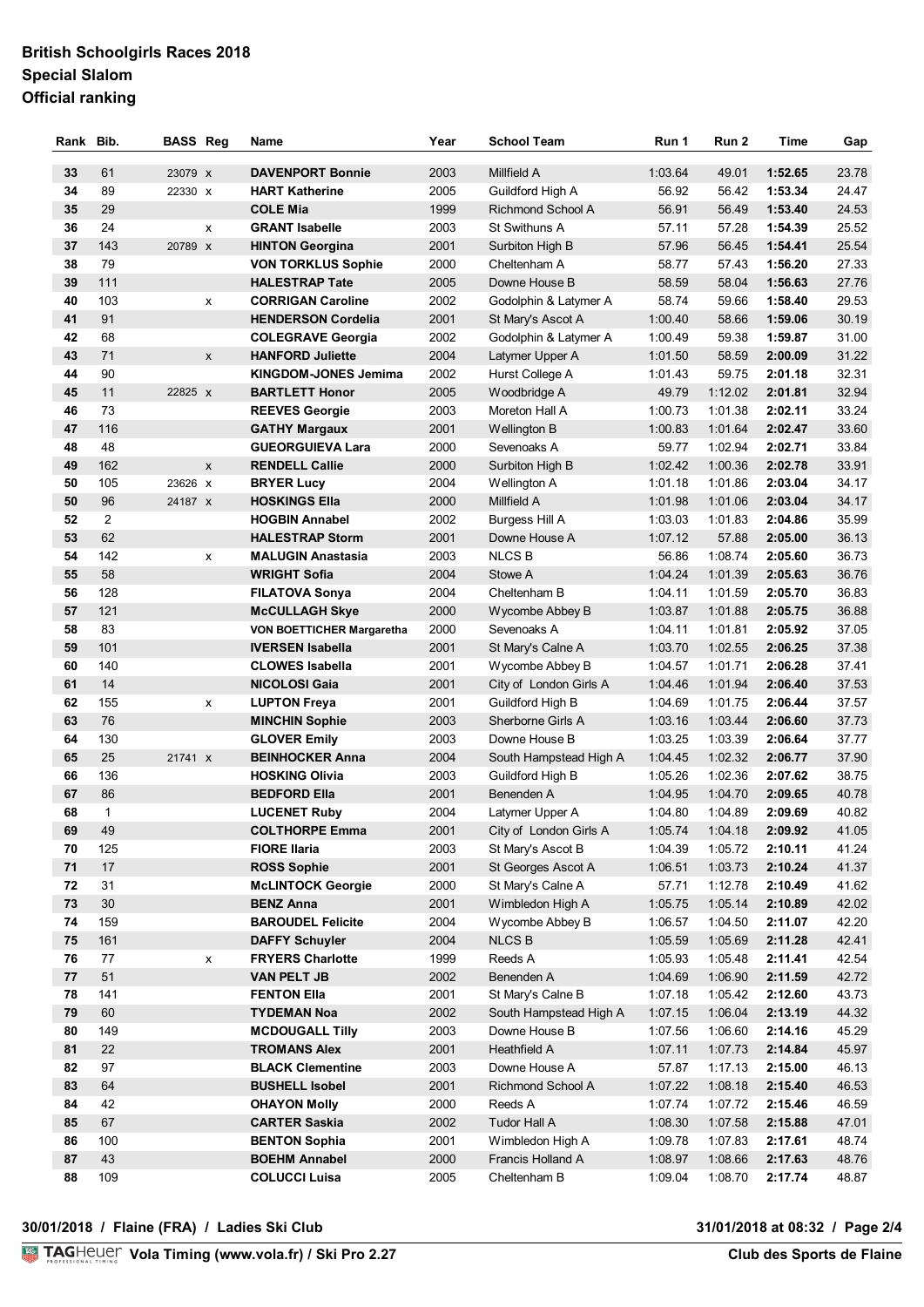# **British Schoolgirls Races 2018 Special Slalom Official ranking**

| Rank       | Bib.     | <b>BASS Reg</b> | Name                                        | Year         | <b>School Team</b>                        | Run 1              | Run <sub>2</sub>   | Time               | Gap                |
|------------|----------|-----------------|---------------------------------------------|--------------|-------------------------------------------|--------------------|--------------------|--------------------|--------------------|
| 89         | 113      |                 | <b>NICOLOSI Valentina</b>                   | 2004         | City of London Girls B                    | 1:09.49            | 1:08.37            | 2:17.86            | 48.99              |
| 90         | 88       | 23800 X         | <b>SHELLEY Madeline</b>                     | 2002         | Ipswich High A                            | 1:09.65            | 1:08.37            | 2:18.02            | 49.15              |
| 91         | 65       |                 | <b>DRUMMOND Anastasia</b>                   | 2001         | Wimbledon High A                          | 1:11.78            | 1:06.28            | 2:18.06            | 49.19              |
| 92         | 93       |                 | <b>WALDUCK Lucy</b>                         | 2003         | Stowe A                                   | 1:09.42            | 1:08.65            | 2:18.07            | 49.20              |
| 93         | 112      |                 | <b>CLACHER Nell</b>                         | 2004         | Moreton Hall B                            | 1:09.58            | 1:09.19            | 2:18.77            | 49.90              |
| 94         | 144      |                 | <b>FIORE Estella</b>                        | 2005         | St Mary's Ascot B                         | 1:09.82            | 1:09.44            | 2:19.26            | 50.39              |
| 95         | 104      |                 | <b>PORTER Emma</b>                          | 2003         | Glenalmond A                              | 1:10.49            | 1:08.99            | 2:19.48            | 50.61              |
| 96         | 148      |                 | <b>BROOKS Lsobel</b>                        | 2005         | Richmond School B                         | 1:10.02            | 1:10.13            | 2:20.15            | 51.28              |
| 97         | 160      |                 | <b>MALLISON Sophie</b>                      | 2000         | St Mary's Calne B                         | 1:13.43            | 1:07.00            | 2:20.43            | 51.56              |
| 98         | 110      |                 | <b>RILEY Emily</b>                          | 2004         | Richmond School B                         | 1:12.43            | 1:08.40            | 2:20.83            | 51.96              |
| 99         | 32       | 23029 X         | <b>AGUSTSDOTTIR Maria</b>                   | 2003         | Tudor Hall A                              | 1:03.08            | 1:18.35            | 2:21.43            | 52.56              |
| 100        | 10       |                 | <b>MARTIN Lily</b>                          | 2004         | Woldingham A                              | 1:10.07            | 1:11.39            | 2:21.46            | 52.59              |
| 101        | 126      |                 | <b>BURGOYNE Alexandra</b>                   | 2004         | <b>Heathfield B</b>                       | 1:10.56            | 1:11.65            | 2:22.21            | 53.34              |
| 102        | 135      |                 | <b>THOMAS Liberty</b>                       | 2000         | Wellington B                              | 1:10.66            | 1:11.76            | 2:22.42            | 53.55              |
| 103        | 85       |                 | <b>ROGERS Mia</b>                           | 2002         | Wycombe Abbey A                           | 1:22.20            | 1:01.15            | 2:23.35            | 54.48              |
| 104        | 108      |                 | <b>HENNIKER-GOTLEY Francesca</b>            | 2000         | Francis Holland B                         | 1:12.13            | 1:11.23            | 2:23.36            | 54.49              |
| 105        | 117      |                 | <b>TWINE Sophie</b>                         | 2000         | Guildford High B                          | 1:13.30            | 1:11.21            | 2:24.51            | 55.64              |
| 106        | 122      |                 | <b>SAGE Cosima</b>                          | 2001         | St Mary's Calne B                         | 1:14.55            | 1:11.40            | 2:25.95            | 57.08              |
| 107        | 139      |                 | <b>MORRISON Harriet</b>                     | 2004         | <b>Tudor Hall B</b>                       | 1:13.46            | 1:13.53            | 2:26.99            | 58.12              |
| 108        | 106      |                 | <b>SCHULTE-BOCKUM Charlotte</b>             | 2001         | St Mary's Ascot B                         | 1:13.36            | 1:13.64            | 2:27.00            | 58.13              |
| 109        | 102      |                 | <b>MEHRA Riya</b>                           | 2002         | <b>Tudor Hall A</b>                       | 1:12.68            | 1:15.45            | 2:28.13            | 59.26              |
| 110        | 137      |                 | <b>FRONTINI Jaia</b>                        | 2004         | Godolphin & Latymer B                     | 1:13.92            | 1:15.47            | 2:29.39            | 1:00.52            |
| 111        | 151      |                 | <b>WAINE Louisa</b>                         | 2002         | City of London Girls B                    | 1:13.83            | 1:15.73            | 2:29.56            | 1:00.69            |
| 112        | 92       |                 | <b>MACAY Lucia</b>                          | 2000         | Heathfield A                              | 1:17.84            | 1:14.53            | 2:32.37            | 1:03.50            |
| 113        | 57       |                 | <b>MAVROLEON Carolina</b>                   | 2003         | Heathfield A                              | 1:17.34            | 1:16.35            | 2:33.69            | 1:04.82            |
| 114        | 47       |                 | <b>RICHARDSON Georgia</b>                   | 2002         | Stamford A                                | 1:19.64            | 1:15.07            | 2:34.71            | 1:05.84            |
| 115        | 129      |                 | <b>FRANKLAND Olivia</b>                     | 2004         | Richmond School B                         | 1:14.45            | 1:20.57            | 2:35.02            | 1:06.15            |
| 116        | 133      |                 | <b>TYLER Alice</b>                          | 2003         | Ipswich High B                            | 1:18.28            | 1:16.90            | 2:35.18            | 1:06.31            |
| 117        | 119      |                 | <b>BILLINGE Iona</b>                        | 2003         | Glenalmond B                              | 1:18.29            | 1:18.02            | 2:36.31            | 1:07.44            |
| 118        | 131      |                 | <b>LEES-JONES Lara</b>                      | 2003         | Moreton Hall B                            | 1:18.07            | 1:19.00            | 2:37.07            | 1:08.20            |
| 119        | 152      | 24074 x         | <b>MERRIGAN Elizabeth</b>                   | 2004         | Ipswich High B                            | 1:19.23            | 1:18.08            | 2:37.31            | 1:08.44            |
| 120        | 95       |                 | <b>TORREBLANCA Julia</b>                    | 2004         | South Hampstead High A                    | 1:19.74            | 1:17.92            | 2:37.66            | 1:08.79            |
| 121        | 157      |                 | <b>McCARTHY Amy</b>                         | 2004         | Glenalmond B                              | 1:19.08            | 1:21.17            | 2:40.25            | 1:11.38            |
| 122<br>123 | 94       |                 | <b>FAYE Pernille</b><br><b>MURPHY Jemma</b> | 2002         | St Swithuns A                             | 1:21.47            | 1:18.81            | 2:40.28            | 1:11.41            |
| 124        | 55<br>84 |                 | <b>GORDON Rosa</b>                          | 2000<br>2002 | Hurst College A<br>City of London Girls A | 1:40.26<br>1:33.94 | 1:02.73<br>1:10.47 | 2:42.99<br>2:44.41 | 1:14.12<br>1:15.54 |
| 125        | 127      |                 | <b>LOUIS Josephine</b>                      | 2004         | Francis Holland B                         | 1:24.06            | 1:20.63            | 2:44.69            | 1:15.82            |
| 126        | 156      |                 | <b>FAHID Roxanna</b>                        | 2004         | Godolphin & Latymer B                     | 1:25.08            | 1:22.70            | 2:47.78            | 1:18.91            |
| 127        | 145      |                 | <b>SEVERN Kiki</b>                          | 2002         | Heathfield B                              | 1:23.07            | 1:25.77            | 2:48.84            | 1:19.97            |
| 128        | 115      |                 | <b>GREEN Isabel</b>                         | 2005         | St Swithuns B                             | 1:26.48            | 1:24.55            | 2:51.03            | 1:22.16            |
| 129        | 99       |                 | <b>SPEAKMAN Hannah</b>                      | 2001         | Richmond School A                         | 1:44.49            | 1:07.64            | 2:52.13            | 1:23.26            |
| 130        | 132      |                 | <b>WESSEL Beartrice</b>                     | 2001         | City of London Girls B                    | 1:21.11            | 1:33.00            | 2:54.11            | 1:25.24            |
| 131        | 134      |                 | <b>QUEIROS Ana</b>                          | 2005         | St Swithuns B                             | 1:27.31            | 1:26.87            | 2:54.18            | 1:25.31            |
| 132        | 146      |                 | <b>BENNETT Heather</b>                      | 2001         | Francis Holland B                         | 1:26.26            | 1:29.02            | 2:55.28            | 1:26.41            |
| 133        | 150      |                 | <b>MARSHALL Alice</b>                       | 2004         | Moreton Hall B                            | 1:33.12            | 1:23.55            | 2:56.67            | 1:27.80            |
| 134        | 138      |                 | <b>CAMERON Grace</b>                        | 2004         | Glenalmond B                              | 1:34.22            | 1:22.52            | 2:56.74            | 1:27.87            |
| 135        | 87       |                 | <b>JENKINSON Molly</b>                      | 2002         | St Georges Ascot A                        | 1:13.70            | 1:45.01            | 2:58.71            | 1:29.84            |
|            |          |                 |                                             |              |                                           |                    |                    |                    |                    |

# **Did Not Start - Run 1 (2)**

| 82  | <b>ANDERSON Jessica</b> | 2004 | Stamford A   |
|-----|-------------------------|------|--------------|
| 158 | <b>NEWSOME Emily</b>    | 2002 | Tudor Hall B |

# **Did Not Finish - Run 1 (7)**

| 1 Q |       | <b>FLINTOFF Freddie</b> | 2001 | Benenden A     | 1:06.70    |
|-----|-------|-------------------------|------|----------------|------------|
|     | 20211 | <b>BAILEY Kathryn</b>   | 2000 | Ipswich High A | 45.86<br>. |

#### **30/01/2018 / Flaine (FRA) / Ladies Ski Club 31/01/2018 at 08:32 / Page 3/4**